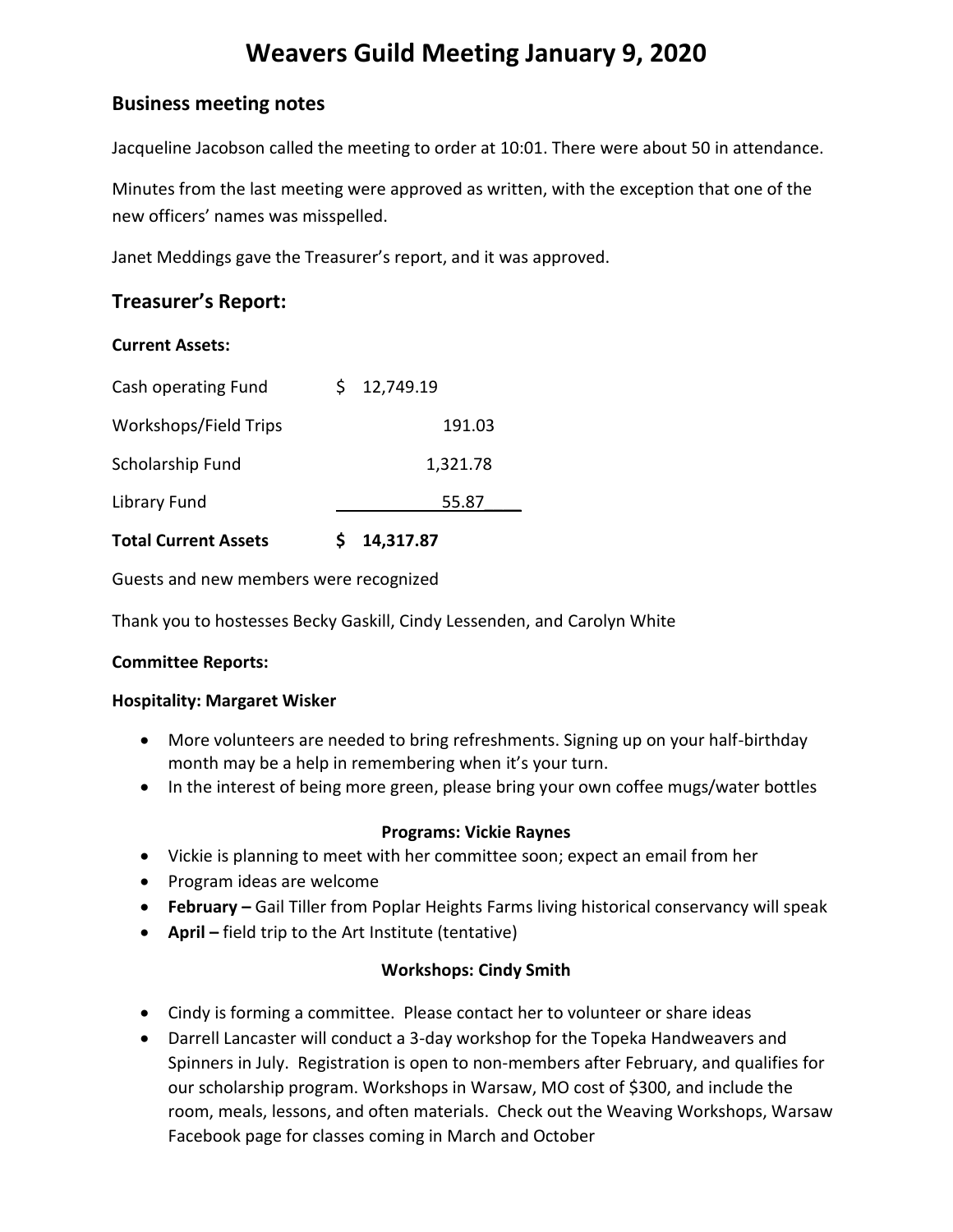Workshops in Warsaw, MO cost of \$300, and include the room, meals, lessons, and often materials. Check out the Weaving Workshops, Warsaw Facebook page for classes coming in March and October. These workshops qualify for scholarship funds.

# **Newsletter: Kathryn Worley**

Nothing to report

# **Library: Debbie Buddish**

Several new magazines are available. Debbie is taking requests for any recommended materials

## **Service Project: Jackie Kincaid**

- A motion was made by Leesa Duby and seconded by Barrie Mason to continue to provide hand-work projects for the Hospice House as a service to our community.
- When you bring supplies for this project, please put them in zip lock bags, and bring supplies for an entire project; for example, embroidery hoops, cloth, pattern, thread, needle, and scissors, *or* color pages and crayons or pencils, *or* yarn, crochet hook, pattern, and scissors…. Please begin the project, so the person who takes it up can just continue without having to think or plan. Examples would be to knit a few rows of a scarf, or embroider a leaf, etc.
- Jackie would welcome a helper or two to assist her in sorting and delivering handwork kits to the Hospice House.

## **Scholarships: Gail White**

- Please take advantage of scholarship funds to further your weaving education. This applies even to new weavers. In exchange for scholarship funds, attendees will present a short program on what they learned
- Scholarships will not be available for programs or classes sponsored by our guild

## **Mentoring: Rebekah Foote**

No one has requested mentoring lately. Please remember to take advantage of the knowledge and experience of other weavers.

# **Sewing Group: Sandy Cahill/Jacqueline Jacobson**

- The sewing group meets the first Saturday each month at 10 a.m. at the Yarn Mercantile in Independence. Newcomers are welcome
- Anyone needing help with sewing or fitting garments, can find assistance in this group

## **Rigid Heddle Group: Jacqueline Jacobson**

 The rigid heddle study group meets the last Thursday of each month at 10 am at the home of Mary Babcock in Lee's Summit. New members are welcome

## **Felting Group: Judy Santner**

**There will be no January felting meeting**